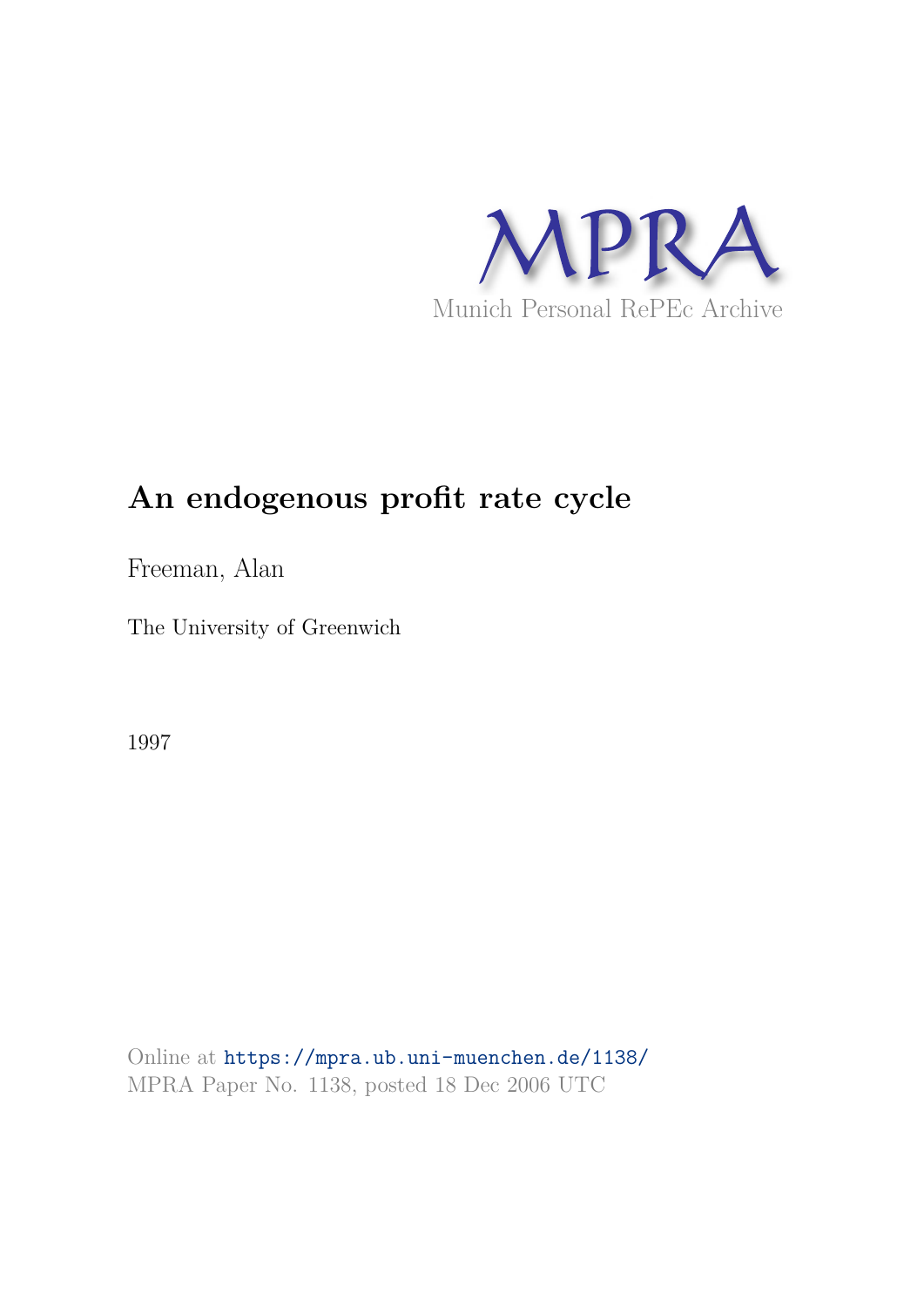# **AN ENDOGENOUS PROFIT RATE CYCLE**

Alan Freeman, University of Greenwich

*Draft: please do not cite without consulting the author* 

#### 1. THE EQUATIONS

Consider the following system:

$$
K' = I
$$
\n
$$
I' = a\left(\frac{S}{K} - R\right)S
$$
\n(1)

The variable *K* represents the money value of capital stock; the variable *I* is the money value of the rate of investment; *S*, a constant, is the money value of profits per period. *R* is a 'target' profit rate and *a* a parameter. *S*/*K* is thus the average profit rate which we will call *r*. Negative *I* signifies net disinvestment.

⎠

As we will show, this system exhibits stable periodic cycles in both *I* and *K* except at the stable fixed point *K*  = *S*/*R*. *I* oscillates between equal negative and positive extremes, while *K* oscillates asymetrically between a minimum lower than *S*/*R* but greater than zero, and a maximum higher than *S*/*R* but bounded. This holds for any initial values of *I* and any positive initial value of *K* and the parameters *S*,*R* and *a*.

Equation (1) states that capital stock grows or shrinks at a rate equal to the rate of investment. Equation (2) states that if the average profit rate falls below the target rate, entrepreneurs in aggregate reduce investment; the greater the gap, the more rapid the reduction. Conversely if the profit rate rises above this target rate, investment rises in the same manner. The change in investment is here represented as a proportion  $a(r - R)$  of the mass of profit *S*.

Charts 1a, 1b and 1c show the graph of *K, I* and *r* against time and Charts 2a and 2b the orbits of *K* and *r*  plotted against *I*, for initial values  $K_0 = 200$ ,  $I_0 = 10$ , and for  $S = 50$ ,  $R = 0.05$  and  $a = 0.02$ .



The qualitative 'mechanism' is as follows; begin at a 'typical point' (A) when the actual profit rate exceeds the target and *I* is positive. *K* rises, decreasing the profit rate until the threshold  $K = S/R$  or  $r = R$  is reached. Once *r* exceeds *R*, investment begins to fall but remains positive until point B, the maximum of *K* and the minumum of *r* determined by *a*, *R* and the initial conditions. Once investment falls below zero (disinvestment), *K* begins to fall so that *r* is now rising, though *I* is still falling. When *K* again reaches the threshold *S/R* at point C, investment is still negative but *I*′ becomes positive. *K* undershoots until the minimum D, also determined by the parameters and initial conditions; *I* now becomes positive again and capital stock begins to rise, resuming the cycle.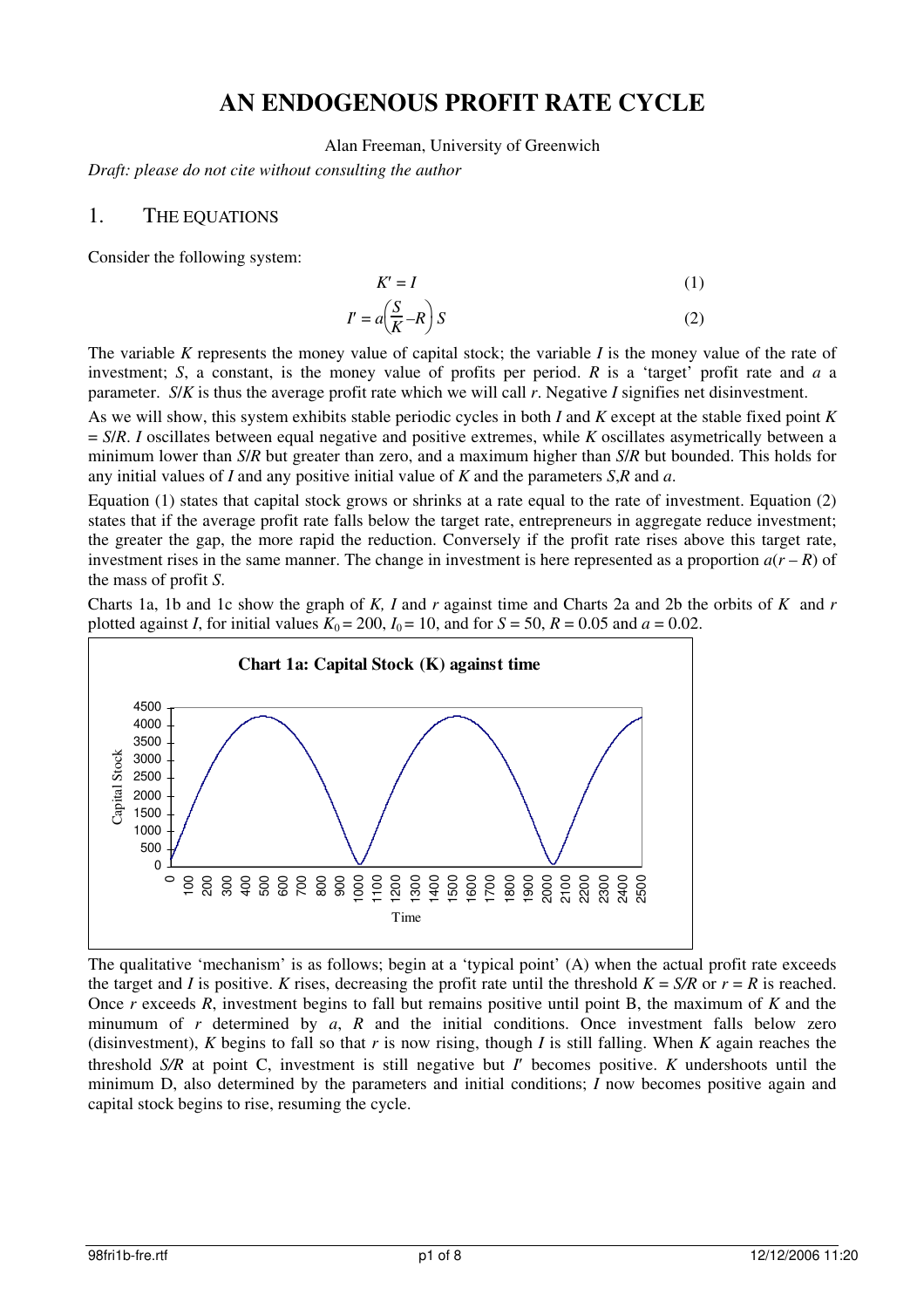### 2. ECONOMIC SIGNIFICANCE

It is known that endogenous business cycles can be generated or simulated using second-order linear equation systems, the best-known early such example being the Samuelson (1939) Multiplier-Accelerator model.

A generally accepted criticism of linear models is that only one value of the control parameter produces selfsustaining stable cycles. The problem therefore remains of accounting for two of the most salient observed features of a market economy, namely the persistence of business cycles and the lack of a stable equilibrium.

A nonlinear accelerator and other subsequent models developed by Goodwin (1951, 1992) and his coworkers brought home the fact that persistent cycles arise only if there are nonlinear terms in the equations of motion. But in most such models, the rate of profit as a determinant of investment behaviour has been either incidental or absent, and the adjustment process has focussed either on the interaction between investment and consumption or output, or on the interaction between employment and wage levels.



Neither neoclassical nor Marxist thinkers have, to my knowledge, constructed formal models in which the rate of profit itself exercises the predominant influence on investment behaviour, notwithstanding the importance which the rate of profit assumes in Marxist and classical theory, and notwithstanding the significant empirical evidence uncovered, by authors in both schools, of profit rate variations during the course of the cycle.



**Chart 1 time plots for**  $K_0 = 200$ **,**  $I_0 = 10$ **,**  $S = 50$ **,**  $R = 0.05$ **,**  $a = 0.02$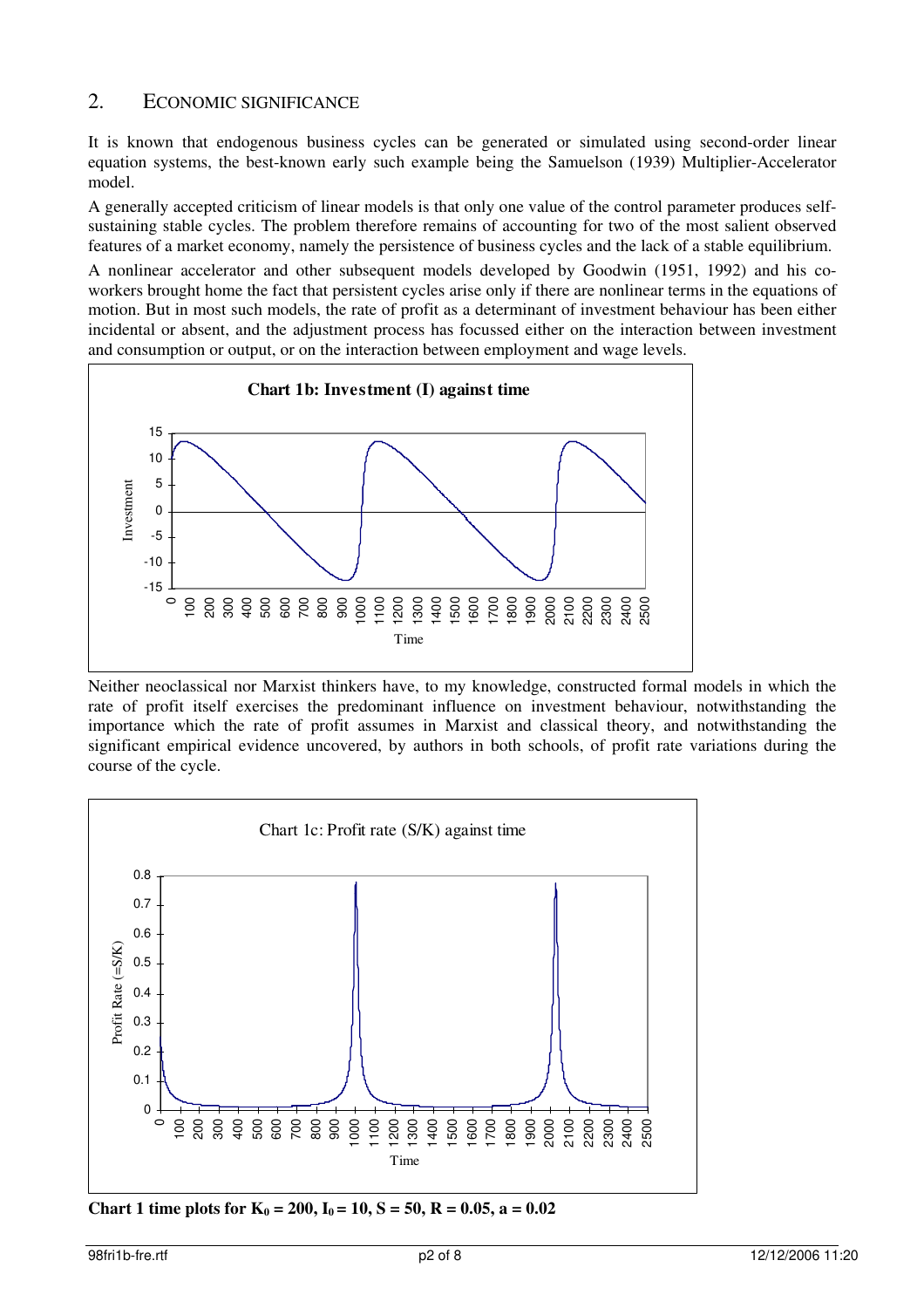Neoclassical and Post-Keynesian studies have focussed on pricing behaviour, on expectations or the relation between investment and output or consumption. Marxist interest in cycles in the early part of the century generally focussed, from Rosa Luxemburg onwards (see Day 1981), on the instability of the proportions of reproduction *per se* whilst cross-dual models such as those of Semmler, Flaschel and their co-workers (see Wegberg 1990) occupy an intermediate position, inasmuch as the Marxist concern with intersectoral proportions is maintained but the price system plays a genuinely dynamic role.

I devised this equation system to test whether stable cycles could be generated purely on the basis of changes in the rate of profit. The system therefore abstracts from all variations of investment behaviour which might be influenced or determined by changes in the labour market, the price level or by variations in quantities consumed or produced. For this reason *S*, the share of the money surplus available either for investment or private capitalist consumption, is held constant and only capital stock and investment may vary; investment itself is affected only by the rate of profit.

These simplifying features do not purport to represent a real economy. It is an exercise in thought to show that from a theoretical point of view the influence of the rate of profit in the business cycle must be seriously reexamined. Since the model exhibits persistent cyclic fluctuations on the basis of no other variation than the rate of profit, and since empirically the variation in the rate of profit is a key variable in the actual course of business cycles, there are, it seems to me, strong grounds for much more theoretical study of this neglected variable.



**Chart 2 orbits for**  $K_0 = 200$ **,**  $I_0 = 10$ **,**  $S = 50$ **,**  $R = 0.05$ **,**  $a = 0.02$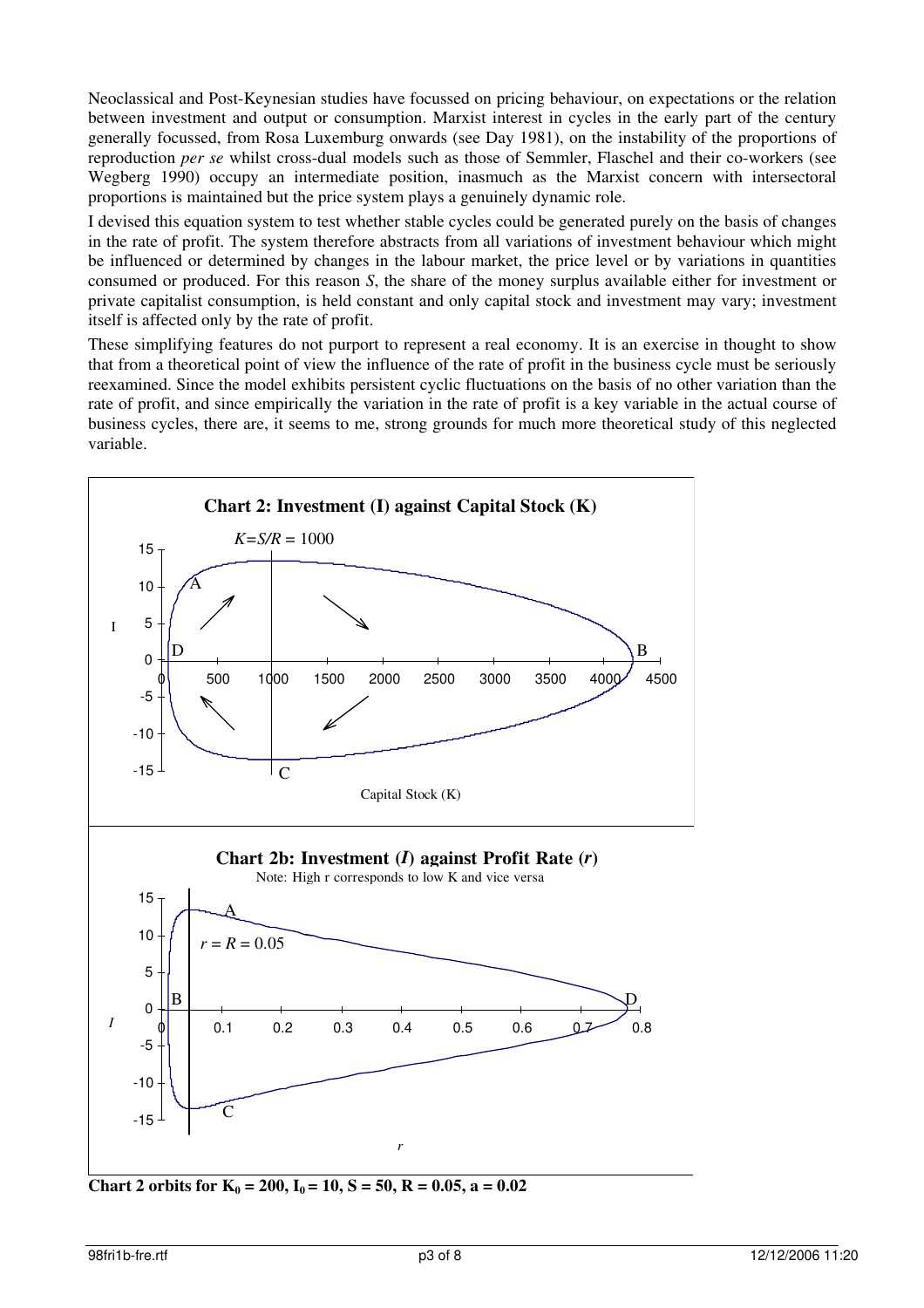However the special assumptions required for the model are very few. *K* and *I* refer to the money values and the first equation is therefore an identity. Moreover *I* is a residuum. It does not therefore represent all profits but merely that portion not privately consumed. By the same token it includes 'unintentional' investment. The equations do not therefore rule out changes either in the real or money wage, nor in the physical makeup of either capital stock or investment and hence the 'capital-output ratio'. What they do is abstract from such changes. They isolate the impact of the average profit rate which is here a summary variable representing the combined effect of all the changes listed above. However as the results show, it is a very powerful summary variable.

Its key property is that though other potential explanatory variables such as real wage may or may not change, the behaviour of the system is *independent* of whether they do so. This casts some doubt on how wise it is to treat them as causal factors of cyclic variation, and re-opens the neglected question of the role of the profit rate itself in the cycle.

#### 3. FORMAL PROPERTIES OF THE SYSTEM

We can transform equations (1) and (2) to a canonical form, which makes it easier to study its fundamental properties, by using co-ordinates  $k$ ,  $i$  in which  $k$ , the transform of  $K$ , is 0 when  $K = S/R$  and  $-1$  when  $K = 0$ ,  $i$ being rescaled to preserve the relation  $k' = i$ . The equations of this transformation are

$$
k = K\frac{R}{S} - \frac{R}{S}
$$
  
hence  $K = (k+1)\frac{S}{R}$  and  $K' = x'\frac{S}{R}$   
 $i = I\frac{R}{S}$   
hence  $I = I\frac{S}{R}$  and  $I' = i'\frac{S}{R}$ 

This leads to

$$
k'=i
$$

$$
i'=aS\left(\frac{S}{1+k}\frac{R}{S}-R\right)=aSR\left(\frac{1}{1+k}-1\right)=-aSR\frac{k}{1+k}
$$

Writing the constant *B* in place of *aSR* gives

$$
k' = i \tag{3}
$$

$$
i' = -B \frac{k}{1+k} \tag{4}
$$

This is a plane autonomous system, meaning that time plays no explicit role. This makes it possible to derive the equation of the orbit (the relation between  $k$  and  $i$ , or  $K$  and  $I$ ) directly by dividing  $k'$  by  $i'$  to give

$$
\frac{di}{dk} = -B \frac{k}{i(1+k)}\tag{5}
$$

Separation of variables leads to

$$
idi = -B\frac{k}{1+k}dk = B\left(\frac{1}{1+k} - 1\right)
$$

whence integration yields

$$
i^2 = B\{\log(1+k) - k\} + C
$$
 (6)

where *C* is the constant of integration. This gives a set of closed curves in the *k*-*i* plane, corresponding to periodic oscillations of *K* and *I*.

Some insight can be gained by noting that if *i* is eliminated to give the second-order differential equation

$$
k^{\prime\prime} = -B \frac{k}{1+k} \tag{7}
$$

which may be compared with the classical linear oscillator (and the linearisation of this system)

$$
k^{\prime\prime} = -Bk\tag{8}
$$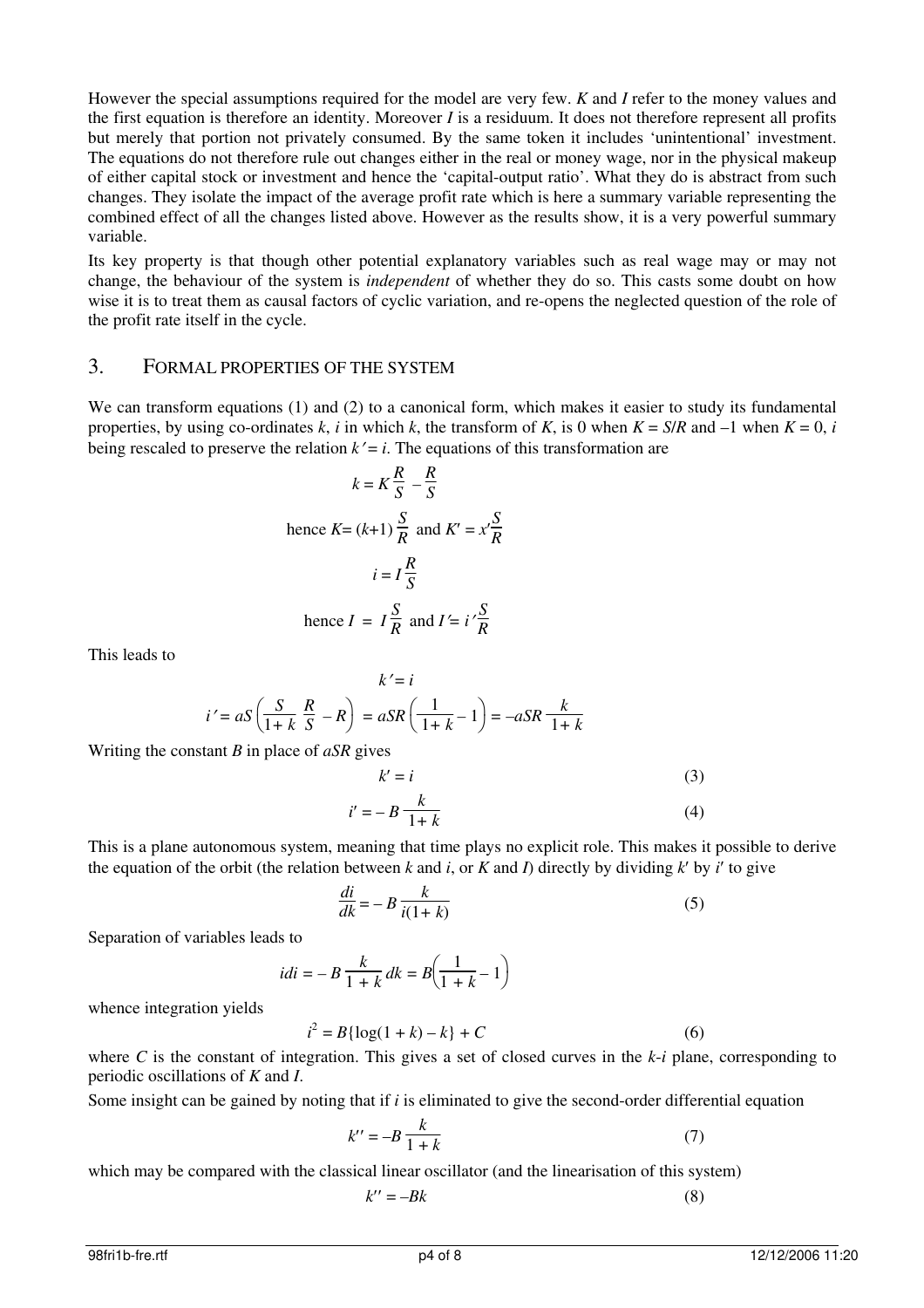in which *Bk* is a restoring force proportional to the distance *k* from equilibrium. This oscillates indefinitely in a fixed orbit unless either damped or forced. If the restoring force is not proportional to distance *k*, the system may be compared either to a stiffening spring (force increases 'faster' than *Bk*) or a 'softening' spring (force increases 'slower' than *Bk*).

The denominator  $1/(1 + k)$  modifies this behaviour asymmetrically; for positive k it lessens the 'restoring' force' with distance from  $k = 0$ , behaving like a softening spring whilst for negative  $k$  (-1  $\leq k \leq 0$ ) it increases it, behaving like a stiffening spring. Hence the phase of the cycle for which investment is decreasing  $(k \le 0)$  is longer than the phase for which investment is increasing  $(k \ge 0)$ , so that on the one hand the profit rate is above the target for a longer part of the cycle than below it, but on the other the plot of investment against time is a reverse sawtooth, the leading edge in which investment is rising being sharper than the trailing edge in which it falls.

The second result does not accord with the observed pattern of the business cycle, but our intention is not to mimic the cycle. It is to demonstrate that, since cyclic behaviour can be emulated in a system in which all variation due to fluctuations in price and quantity has been abstracted from, it would be rash to conclude that these factors can be the only ones at work. Since cycles can be emulated when the impact of profit rate variations is the only remaining factor, this factor must be taken seriously in further research.

The orbits of the system are given by the equation

$$
H(k,i) = i^2 + Bk - B\log(1+k) = C
$$
 (9)

where *H*, we note in passing, is the Hamiltonian of the system, sometimes interpreted as its 'energy'. It is perhaps worth noting that *i*<sup>2</sup> corresponds to the integral of investment over time, so it might be treated as the 'pump' of the oscillating system.

#### 4. SHAPE AND STABILITY

As remarked, the orbit is a closed curve in the *k*-*i* plane, so the system will perform stable cycles which return it to the same point  $(k_0, i_0)$  from which it started. Since at this point the equations are identical to the starting point, its period must be fixed, though this does not tell us what it is.

To study the orbit's shape a brief look at the curve

$$
z = \log(1 + k) - k \tag{10}
$$

shown in Chart 3, is helpful. It has a singularity at  $k = -1$ , which according to our choice of coordinates corresponds to the point  $K = 0$ . It is important to establish if k can fall below  $-1$ , therefore, as this would correspond to a negative capital stock.

The curve has a maximum at  $k = 0$  ( $K = S/R$ ), at which point *z* is equal to zero. This immediately yields the extrema of *i* from equation (6), namely  $i = \pm \sqrt{C}$ . This also highlights the result that there are no real orbits for  $C \leq 0$ .

We turn before establishing the extrema of *k* to the dependence of the orbit on the initial conditions and the parameter *a*, which between them determine the value of the constant *B*.

Substituting initial values  $k_0$ ,  $i_0$  leads to

$$
C = i_0^2 - B\{\log(1 + k_0) - k_0\}
$$

whence (6) becomes

$$
i2 - i02 = B\{\log(1 + k) - \log(1 + k_0) - (k - k_0)\}\
$$
 (11)

The extrema of *k* are given by writing  $\frac{di}{dk} = 0$ , which from (5) leads to  $i = 0$  and hence

$$
k - k_0 - \log(1 + k) + \log(1 + k_0) = i_0^2
$$
  
log (1 + k) - k = log(1 + k\_0) - k\_0 - i\_0^2 (12)

As noted, if *k* tends to  $-1$  or  $\infty$ ,  $\log(1 + k) - k$  tends to  $-\infty$ , so that (since the orbit is a closed curve) if these extrema exist they must lie in the range  $-1 < k_0 < \infty$ . The extrema will not exist if the righthand side of (12) is above the maximum of the lefthand side, namely  $k = 0$ , which means that the orbit exists and yields values of *k* between –1 and  $\infty$  for any values of *i*<sub>0</sub> and hence any real initial value of *I* provided  $k_0$  is also between –1 and  $\infty$ , that is, for any real positive initial value  $K_0$  and any positive *B*.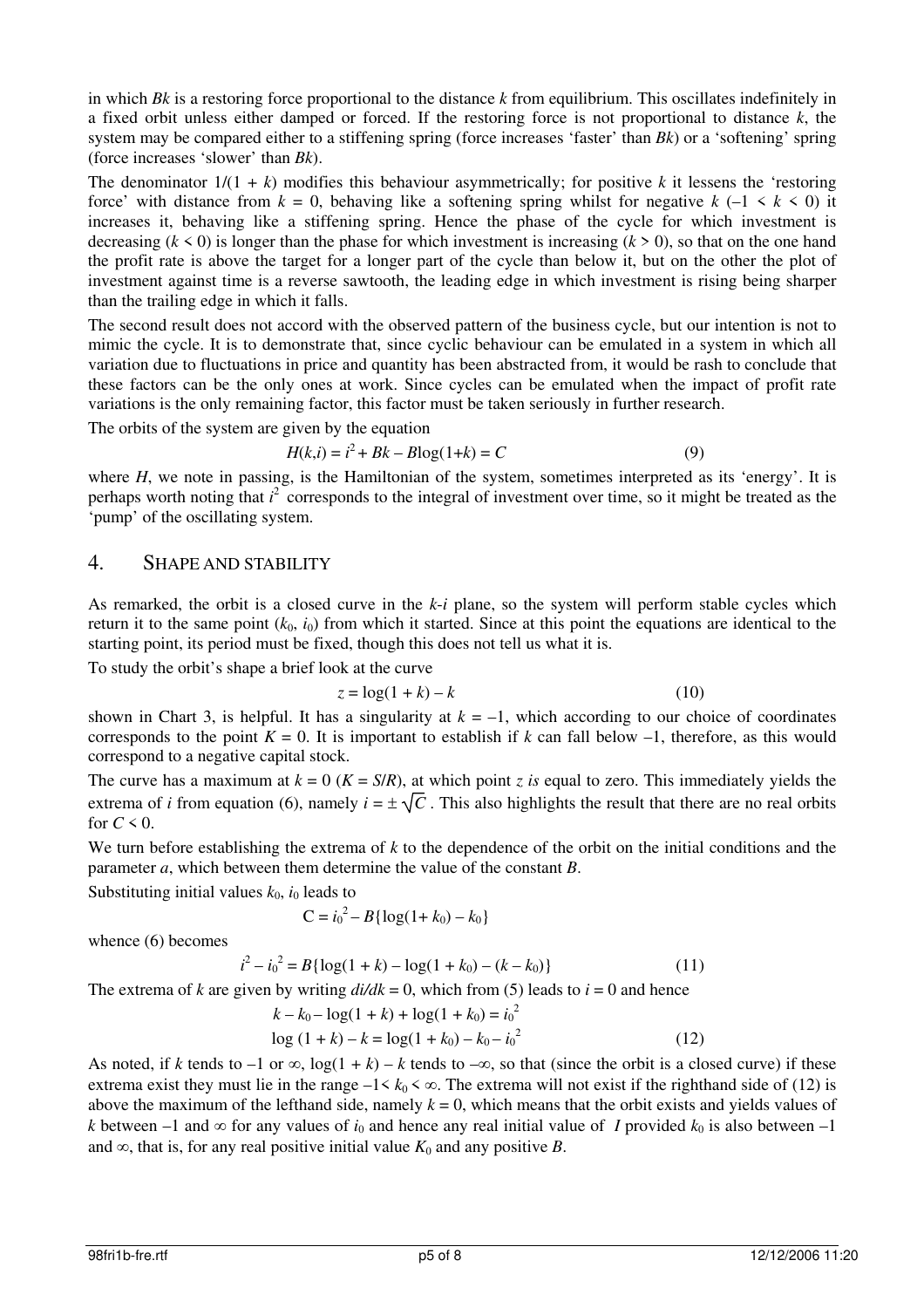

# 5. COMMENTARY AND CONCLUSION

To my knowledge this is the first endogenous model of the business cycle in which the sole explanatory variable is the rate of profit. It is tempting just to offer a model such as this either as toy for mathematical specialists or as a vindication of a neglected emphasis in economics. I believe more is at stake.

It is commonplace that the test of a theory lies in the prediction of observed reality. There is a tendency to reduce this to numerical accuracy alone, econometrics maybe serving as a softening spring. A more exacting empirical touchstone for theory is its ability to explain all the observed facts missing nothing out. This includes qualitative facts. A theory which numerically predicts prices for six years to within five percent, and fails to account for a devaluation, is not empirically valid, not because of size of the numerical deviation – which may be shortlived, leading to good tests of significance – but because of the qualitative importance of devaluations.

Moreover theories generally conquer qualitative peaks before ironing out quantitative valleys. It is the vantage point from which their glacial power depends. They must of course conquer the whole terrain; but a theory which does not scale peaks can never scour valleys. From this point of view the superiority of Galilean astronomy lay not in the accuracy of its detail, but the fact that it could explain a decisive qualitative observation – the moons of Jupiter – which could not be explained otherwise. In introducing a new cycle model is is therefore appropriate to ask what qualitative phenomena an account of business cycles should address.

Goodwin's decisive contribution is surely his insistence that two essential qualitative features of capitalism remain to be explained by theory, namely, the persistence and stability of cycles. These, along with the inequality of people and nations, are perhaps the two most persistently-observed phenomena of a market economy. Their explanation is a Holy Grail of serious economic research though they intrude more rudely on mundane life.

Two points are less obvious, but worth stating. First, a truly general theory has to be based on the most persistent and profound features of a market economy, since business cycles have existed as long as capitalism. Any explanation which resorts to an ephemeral or transient feature of this system is surely open to question, since the rigorous enquirer must ask why cycles still occur when the designated feature is absent. Second as regards these more transient features of a market economy, even if they are not employed as explanatory variables it is important that the model does not rule them out *a priori*. Otherwise it will be impossible to integrate them into a subsequent more complete and therefore more accurate version of the model.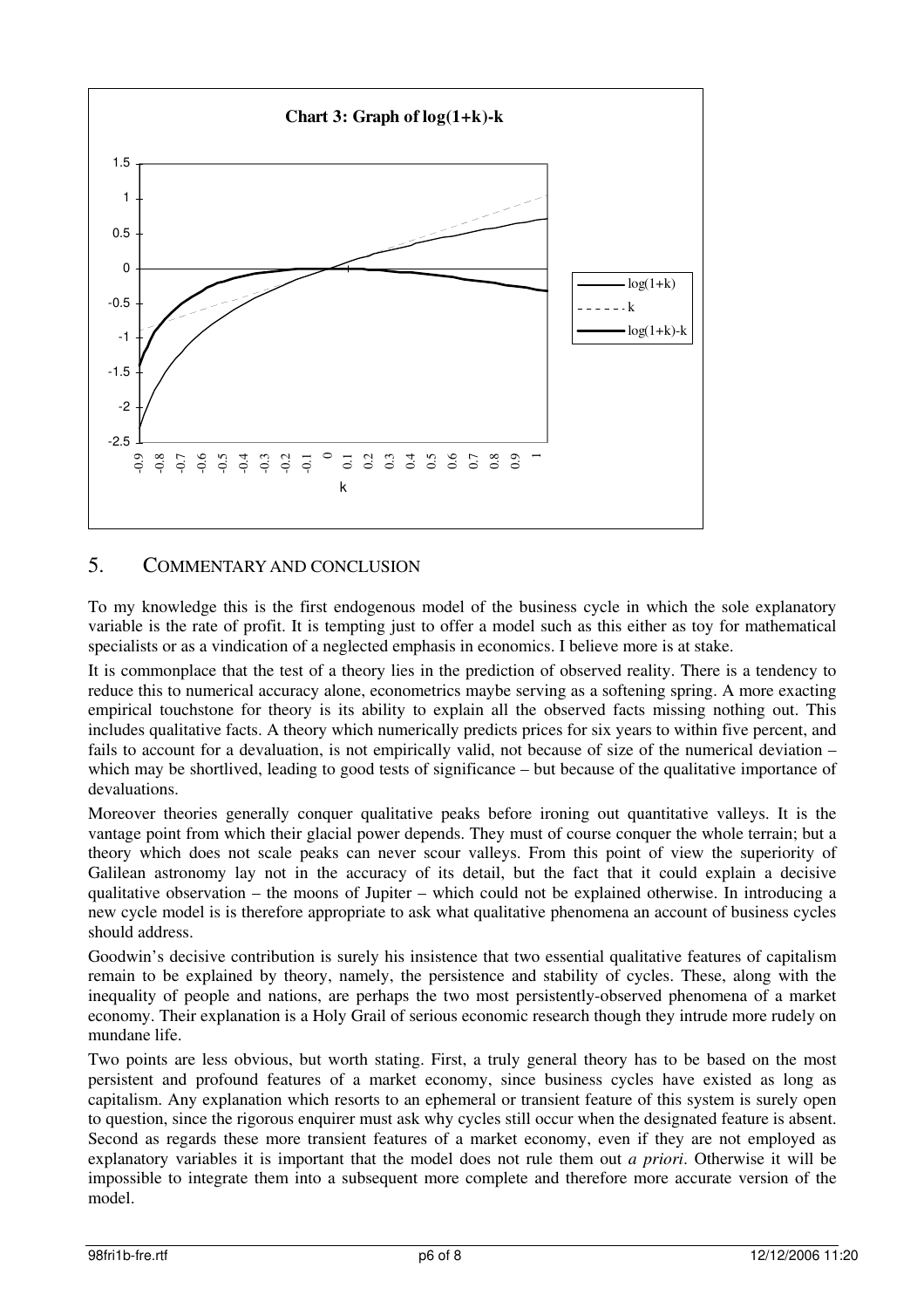Two features are therefore required of a theory of cyclic behaviour which are difficult to reconcile. On the one hand in its simplest and most abstract form its variables should refer to the most profound, persistent and general features of market economies; but on the other hand these variables should not exclude but should summarise and encompass all the other and many variations which are associated with particular cycles at particular times and places.

Consider the accelerator equation

#### $K^* = kY$

where  $K^*$  is desired capital stock, *Y* is capital, and *k* the capital-output ratio. This is the basis for Goodwin's (1951) non-linear accelerator model, the dynamic process of adjustment consisting in the way in which investment  $K'$  reacts to differences between  $K^*$  and  $K$ , the actual capital stock.

The customary interpretation of *k* is a technical feature of the economy, representing the physical productivity of capital. Indeed, this is why it is normally treated either as a constant or a consequence of technical change.

Goodwin (1951) has already pointed to some of the limitations of this equation. We draw attention only to the following subtle point: since monetary assets form part of the capital stock *K* (and compete equally for investors' attention) and since *K* and *Y* are money quantities, the assumed technical relation between them does not in fact exist. For, during the actual course of a slump the first and probably main process is not the scrapping of capital stock but the migration of new investment capital from productive to unproductive investment; essentially into monetary assets.

This particular feature of a market economy – the migration of capital between monetary and productive assets – may not be universal but was the object of considerable attention from Keynes for whom the 'adjustment' of capital stock to output may and does take place through a downward adjustment of output, not an upward adjustment of capital stock. But this also revises the capital-output ratio downwards, as is to be expected if assets are transferred from production but remain part of the general stock of capital. A key link in the chain of the accelerator-multiplier construction is thus broken; the supposed technical link between output and capital.

The apparent simplicity of multiplier-accelerator models is therefore purchased at a certain cost: the simplification rules out vital explanatory variables. These can be put back, but at the cost of the original simplicity. It is not possible to theorise a purely technical relation between output and production except at the cost of the monetary dimension.

A different problem arises with the assumptions required by Post-Keynesian, cross-dual, or wageemployment adjustment models as well as many other more arcane accounts, all of which introduce some special behavioural assumption governing agents' behaviour – for example, in Goodwin's well-known Lotka-Volterra model it is required that a rise in money wages should be met by a fall in employment and vice versa. This is common, but it is not universal.

It is not fully appreciated that the rate of profit, and the relation between investment and accumulation, is immune to both these difficulties. The classical Harrodian relation

$$
K^{\,\prime}=I
$$

is an accounting identity provided the variable *K* is extended to include financial assets and provided *I* is extended to include the effects of depreciation and appreciation. The mass of profit, provided it is extended to include all appropriations from gross income including interest and rent, is likewise related to net output by the accounting identity

#### $S = Y - W$

where *W* is money wages. The equation for the rate of profit

 $r = \frac{S}{V}$  $\frac{B}{K}$ 

is not therefore derived, as is often supposed, from any technical or special assumptions but is an identity deduced from two identities and therefore defines a universal parameter of a market economy. The model we have presented is every bit as simple and skeletal as the multiplier-accelerator model, but is devoid of its special assumptions.

The link between the profit rate and the stock of capital can in fact be stated independently of technical or physical relations if it is stated in money terms and includes monetary assets. It is simply the ratio between total money profits and total money capital. This must hold, regardless of the underlying physical ratios; it is